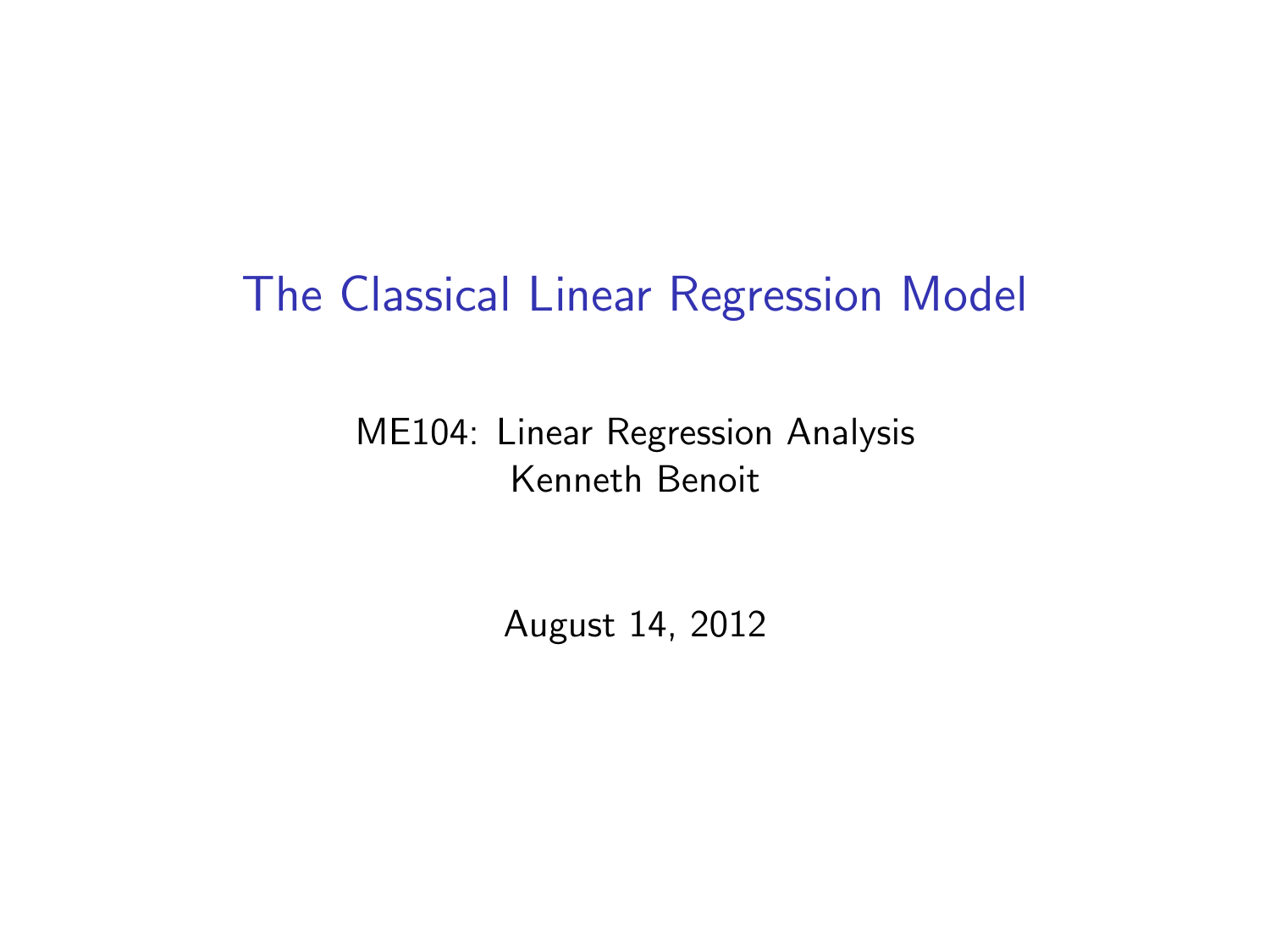## CLRM: Basic Assumptions

- 1. Specification:
	- Relationship between  $X$  and  $Y$  in the population is linear:  $E(Y) = X\beta$
	- $\triangleright$  No extraneous variables in X
	- $\triangleright$  No omitted independent variables
	- Parameters  $(\beta)$  are constant
- 2.  $E(\epsilon) = 0$
- 3. Error terms:
	- $\blacktriangleright$   $\mathsf{Var}(\epsilon) = \sigma^2$ , or homoskedastic errors
	- $\blacktriangleright$   $\, \mathsf{E} (r_{\epsilon_i, \epsilon_j}) = 0,$  or no auto-correlation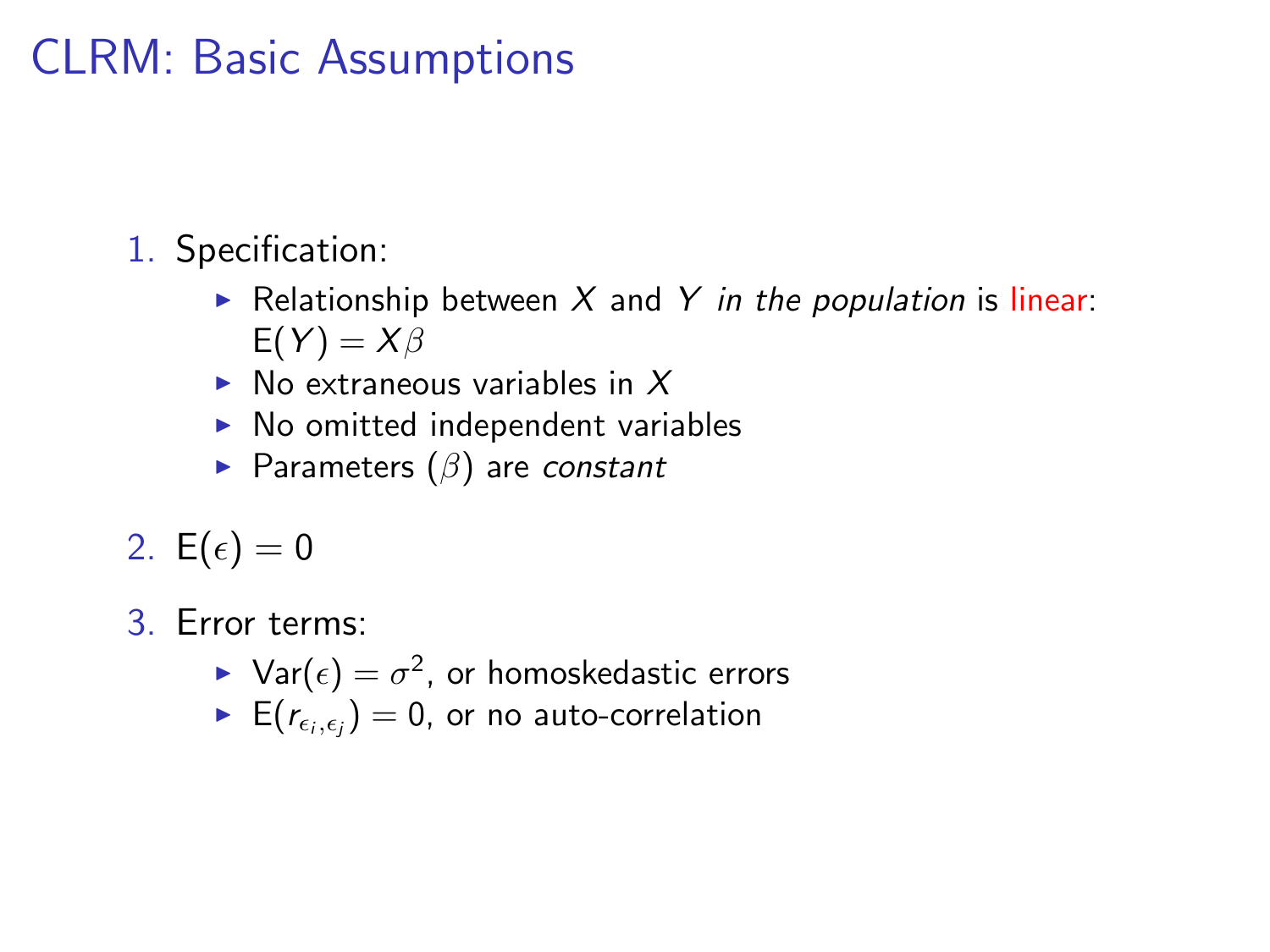## CLRM: Basic Assumptions (cont.)

- 4. X is non-stochastic, meaning observations on independent variables are fixed in repeated samples
	- $\blacktriangleright$  implies no *measurement error* in X
	- $\triangleright$  implies no serial correlation where a lagged value of Y would be used an independent variable
	- $\triangleright$  no simultaneity or endogenous X variables
- 5.  $N > k$ , or number of observations is greater than number of independent variables (in matrix terms: rank $(X) = k$ ), and no exact linear relationships exist in X
- 6. Normally distributed errors:  $\epsilon |X \sim N(0, \sigma^2)$ . Technically however this is a *convenience* rather than a strict assumption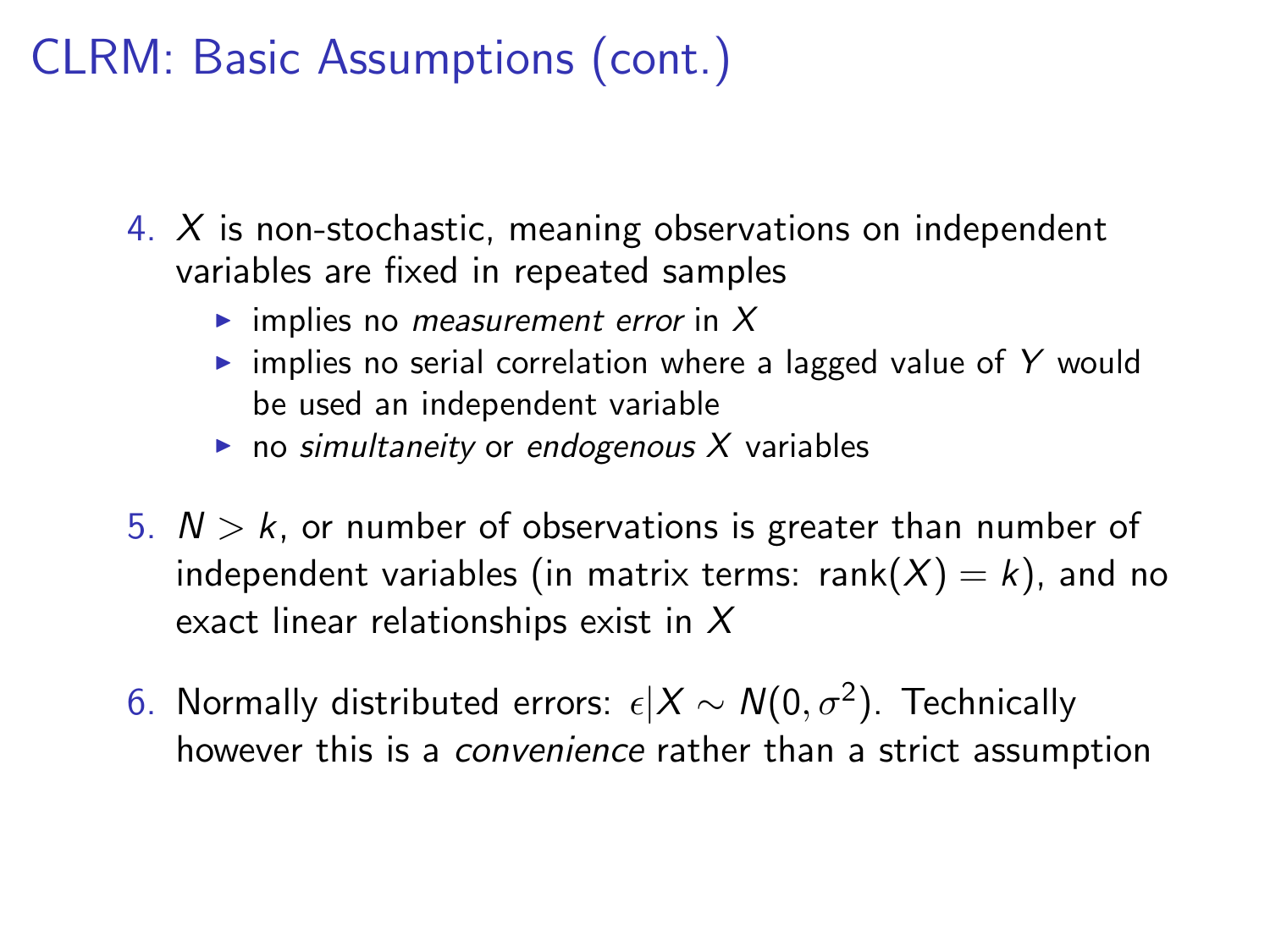## Normally distributed errors

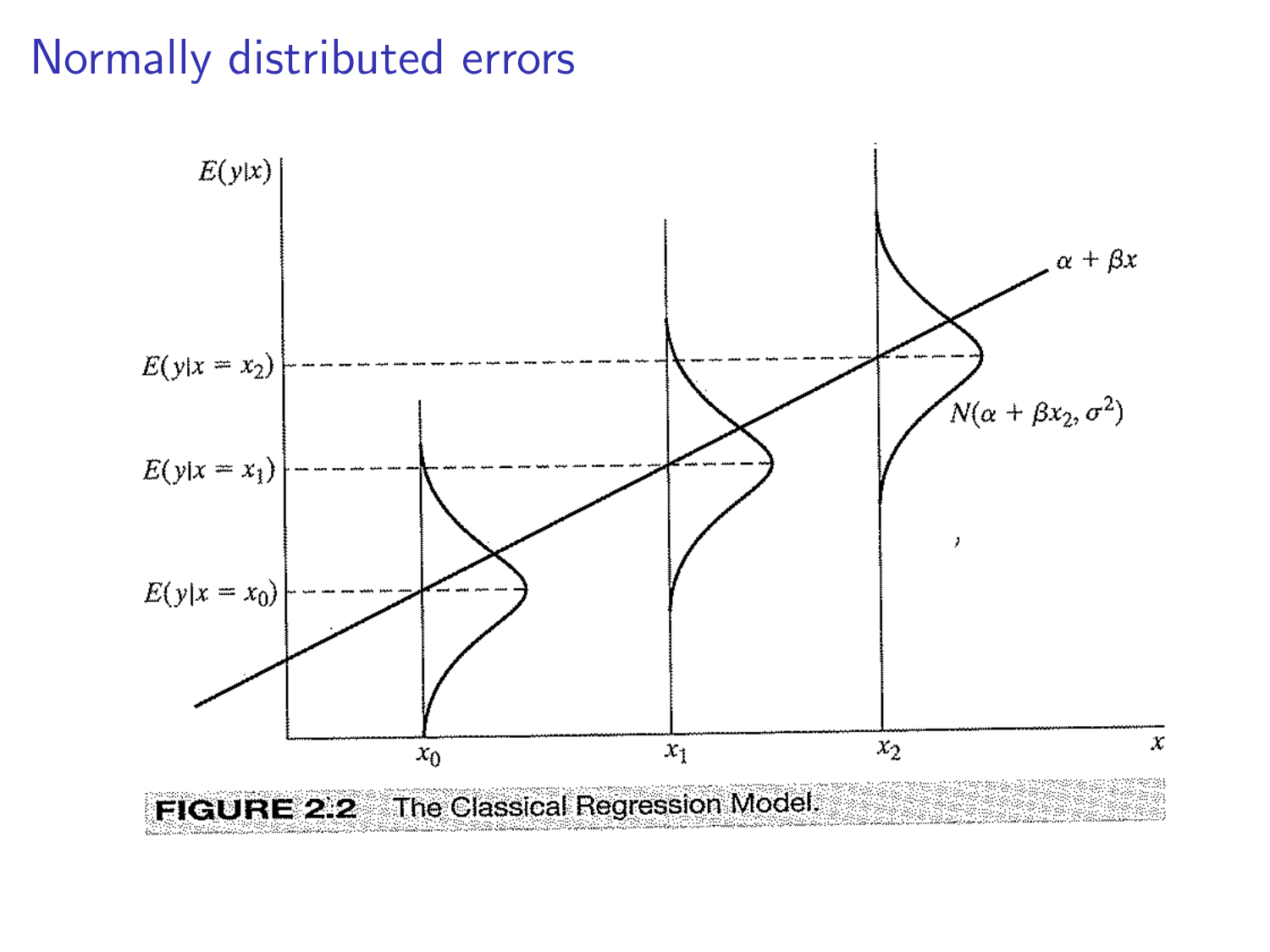## Ordinary Least Squares (OLS)

► Objective: minimize  $\sum e_i^2 = \sum (Y_i - \hat{Y}_i)^2$ , where

$$
\sum_{i=1}^{n} \hat{Y}_i = b_0 + b_1 X_i
$$
  
error  $e_i = (Y_i - \hat{Y}_i)$ 

$$
b = \frac{\sum (X_i - \bar{X})(Y_i - \bar{Y})}{\sum (X_i - \bar{X})}
$$
  
= 
$$
\frac{\sum X_i Y_i}{\sum X_i^2}
$$

• The intercept is: 
$$
b_0 = \overline{Y} - b_1 \overline{X}
$$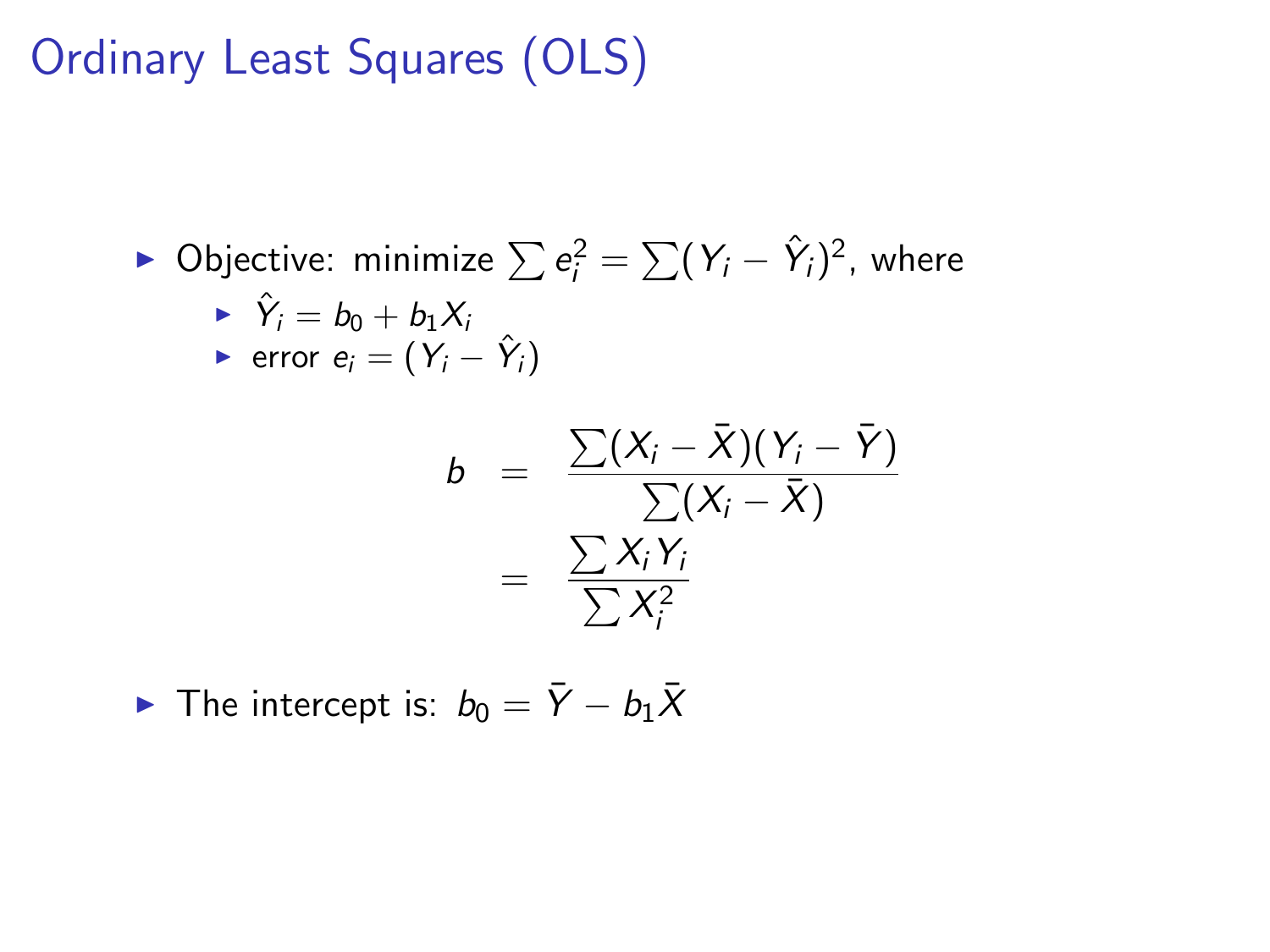## OLS rationale

- $\blacktriangleright$  Formulas are very simple
- ▶ Closely related to ANOVA (sums of squares decomposition)
- Predicted Y is sample mean when  $Pr(Y|X) = Pr(Y)$ 
	- In the special case where Y has no relation to X,  $b_1 = 0$ , then OLS fit is simply  $\hat{Y} = b_0$
	- ► Why? Because  $b_0 = \overline{Y} b_1\overline{X}$ , so  $\hat{Y} = \overline{Y}$
	- Prediction is then sample mean when X is unrelated to Y
- $\triangleright$  Since OLS is then an extension of the sample mean, it has the same attractice properties (efficiency and lack of bias)
- $\triangleright$  Alternatives exist but OLS has generally the best properties when assumptions are met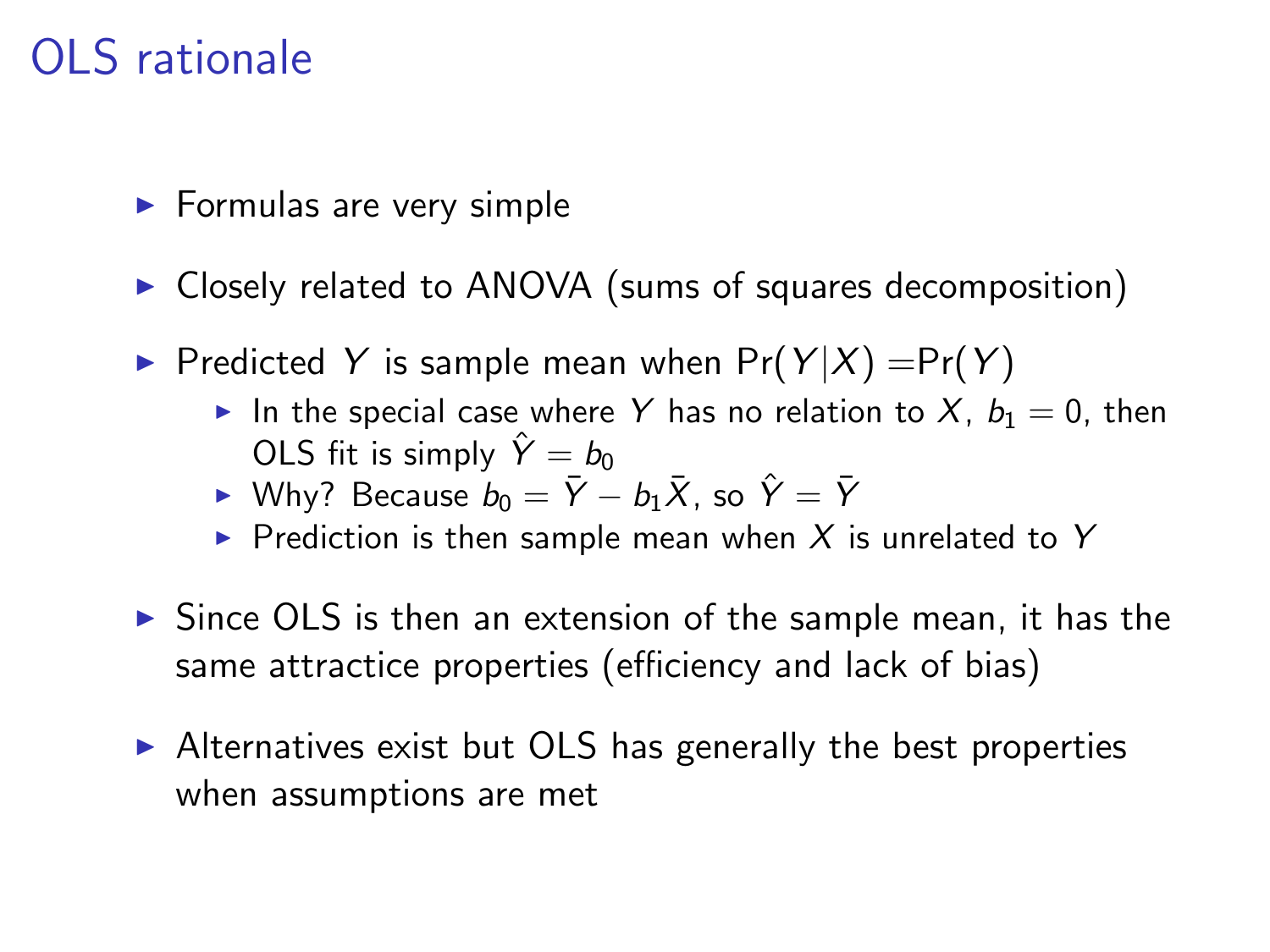### OLS in matrix notation

**Formula for coefficient**  $\beta$ **:** 

$$
Y = X\beta + \epsilon
$$
  
\n
$$
X'Y = X'X\beta + X'\epsilon
$$
  
\n
$$
X'Y = X'X\beta + 0
$$
  
\n
$$
(X'X)^{-1}X'Y = \beta + 0
$$
  
\n
$$
\beta = (X'X)^{-1}X'Y
$$

- Formula for variance-covariance matrix:  $\sigma^2(X/X)^{-1}$ 
	- In simple case where  $y = \beta_0 + \beta_1 * x$ , this gives  $\sigma^2/\sum (x_i-\bar{x})^2$  for the variance of  $\beta_1$
	- $\triangleright$  Note how increasing the variation in X will reduce the variance of  $\beta_1$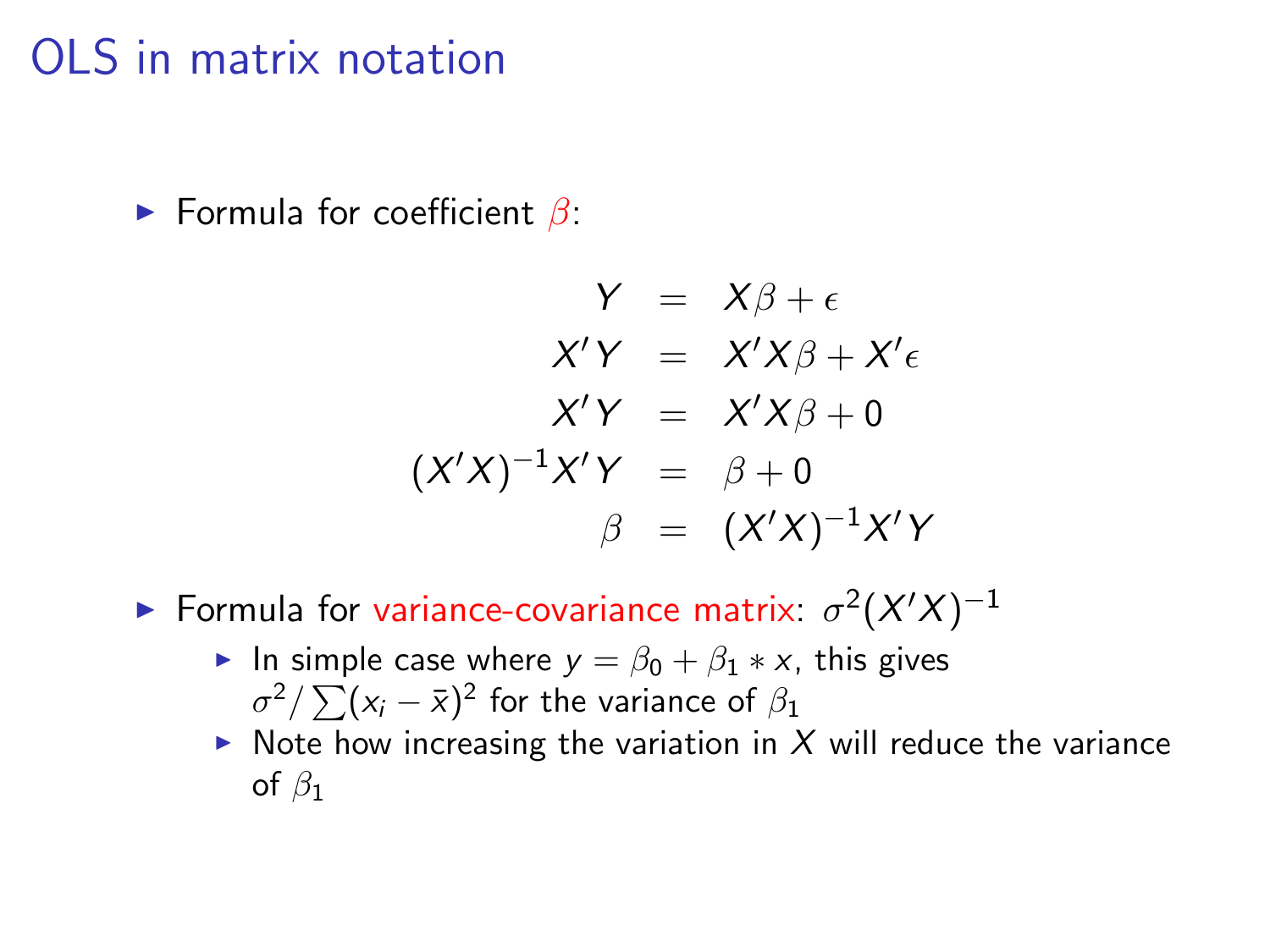#### The "hat" matrix

 $\blacktriangleright$  The hat matrix H is defined as:

$$
\hat{\beta} = (X'X)^{-1}X'y
$$
  
\n
$$
X\hat{\beta} = X(X'X)^{-1}X'y
$$
  
\n
$$
\hat{y} = Hy
$$

- $H = X(X'X)^{-1}X'$  is called the *hat-matrix*
- ▶ Other important quantities, such as  $\hat{y}$ ,  $\sum e_i^2$  (RSS) can be expressed as functions of H
- ▶ Corrections for heteroskedastic errors ("robust" standard errors) involve manipulating H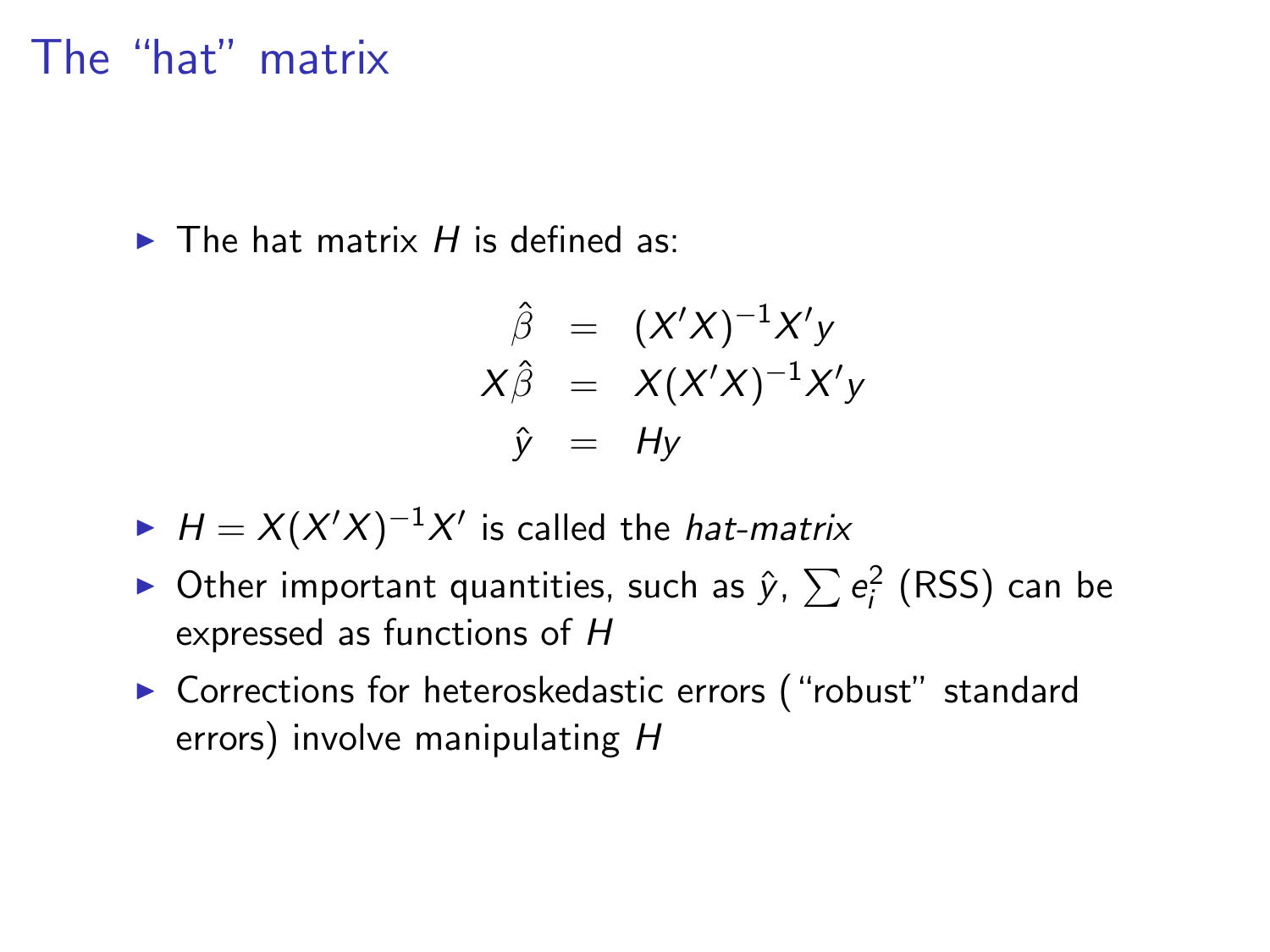## Three critical quantities

- $Y_i$  The observed value of dep. variable for unit i
- $\bar{Y}$  The mean of the dep. variable Y
- $\hat{Y}_i$  The value of outcome for unit *i* that is predicted from the model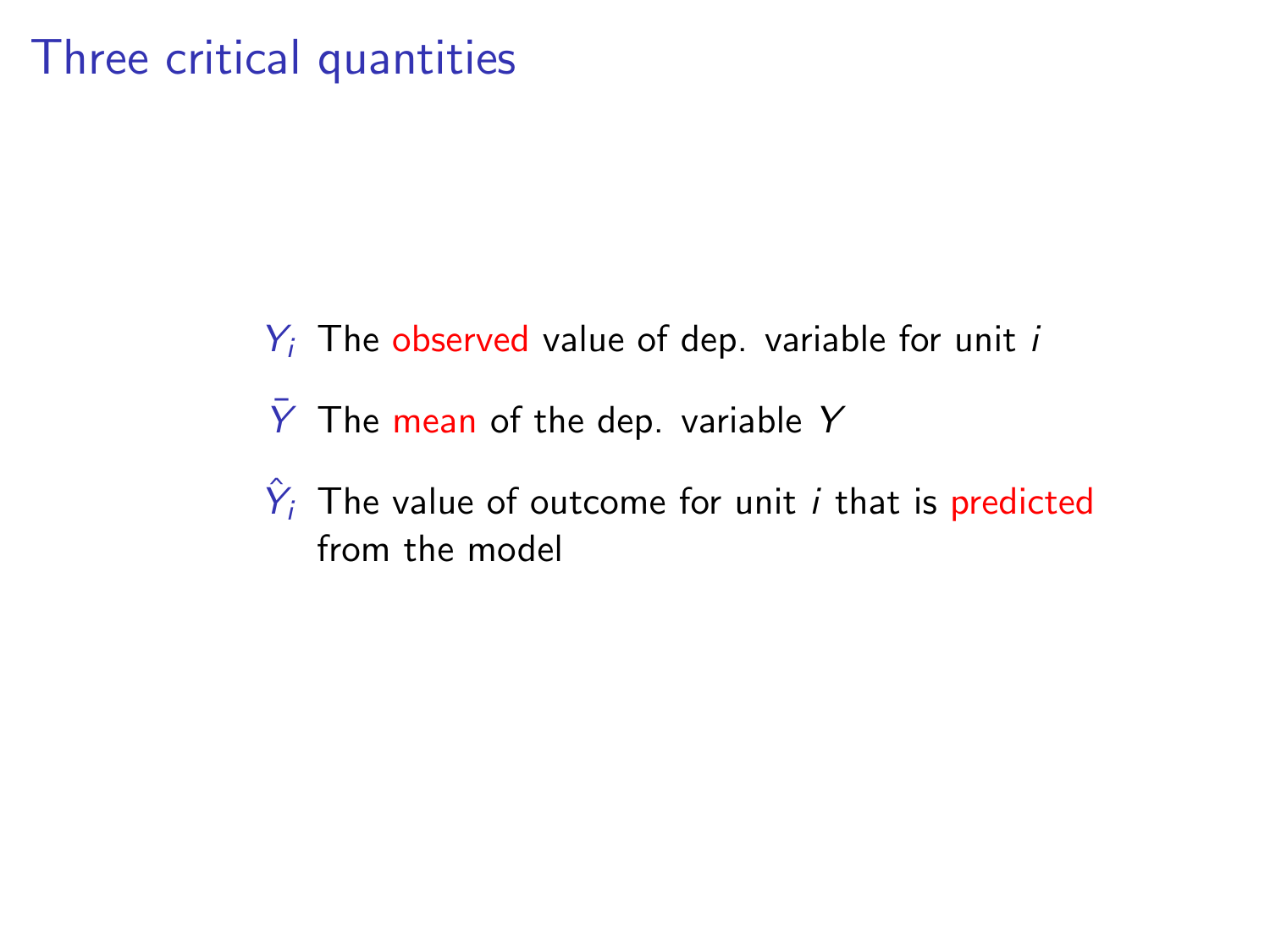## Sums of squares (ANOVA)

TSS Total sum of squares  $\sum (Y_i - \bar{Y})^2$ 

SSM Model or Regression sum of squares  $\sum (\hat{Y}_i - \bar{Y})^2$ 

SSE Error or Residual sum of squares  

$$
\sum e_i^2 = \sum (\hat{Y}_i - Y_i)^2
$$

The key to remember is that  $TSS = SSM + SSE$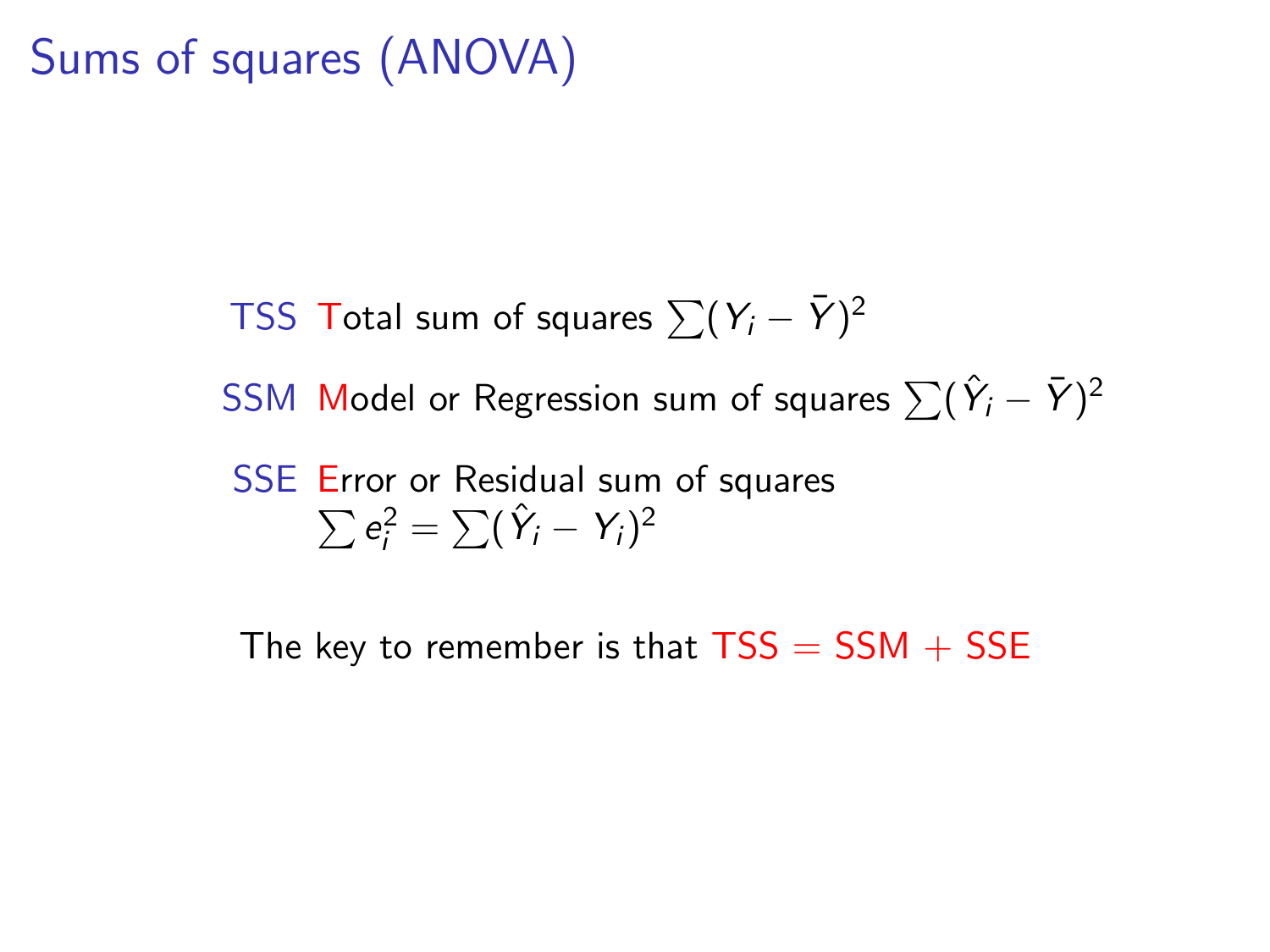

- Solid arrow: variation in y when X is unknown (TSS Total Sum of Squares  $\sum(y_i - \bar{y})^2$
- $\triangleright$  Dashed arrow: variation in y when X is known (SSM Model Sum of Squares  $\sum (\hat{y}_i - \bar{y})^2$ )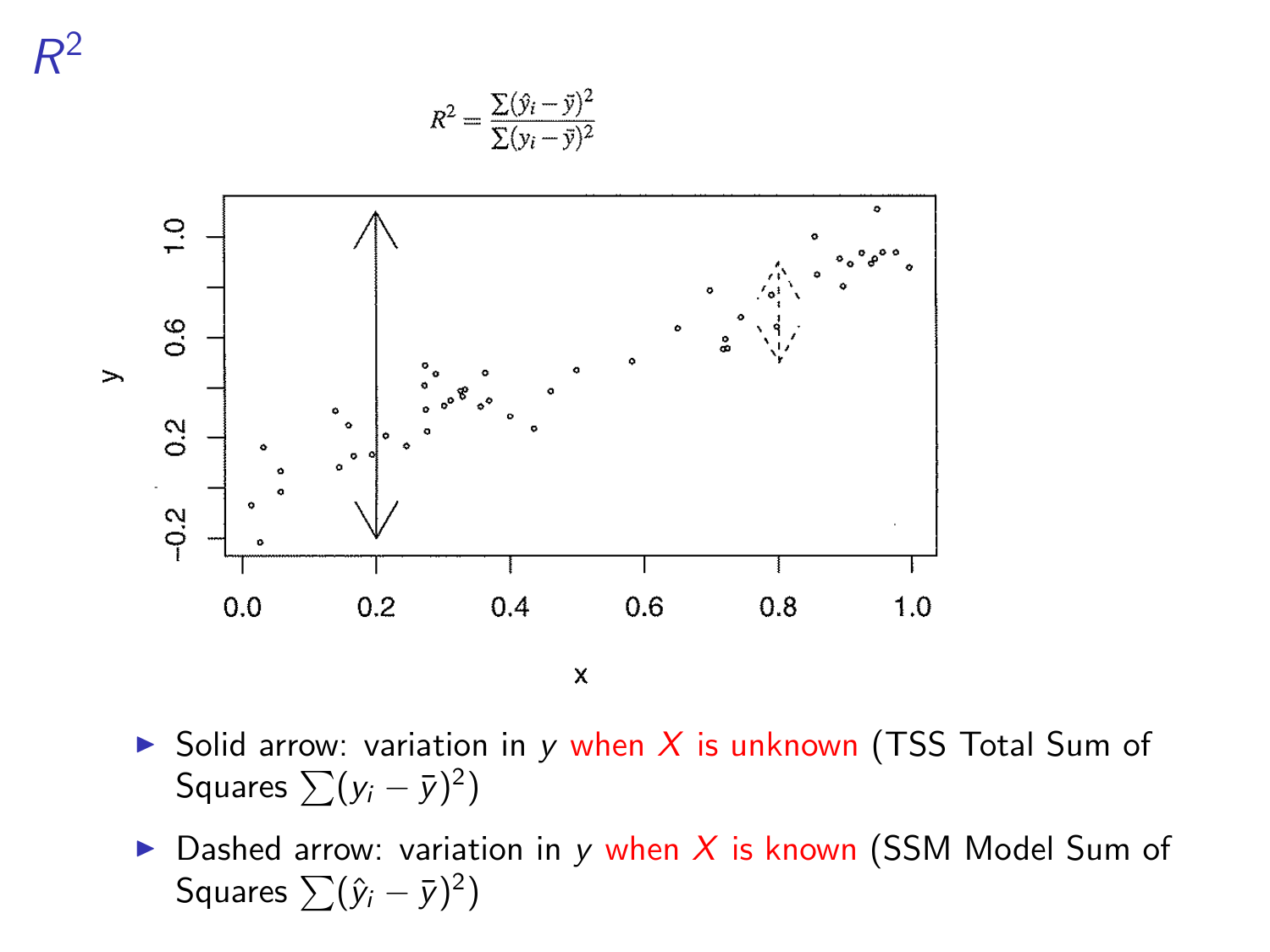# $R^2$  decomposed

$$
y = \hat{y} + \epsilon
$$
  
\n
$$
Var(y) = Var(\hat{y}) + Var(\epsilon) + 2Cov(\hat{y}, \epsilon)
$$
  
\n
$$
Var(y) = Var(\hat{y}) + Var(\epsilon) + 0
$$
  
\n
$$
\sum (y_i - \bar{y})^2/N = \sum (\hat{y}_i - \bar{\hat{y}})^2/N + \sum (e_i - \hat{e})^2/N
$$
  
\n
$$
\sum (y_i - \bar{y})^2 = \sum (\hat{y}_i - \bar{\hat{y}})^2 + \sum (e_i - \hat{e})^2
$$
  
\n
$$
\sum (y_i - \bar{y})^2 = \sum (\hat{y}_i - \bar{\hat{y}})^2 + \sum e_i^2
$$
  
\n
$$
TSS = SSM + SSE
$$
  
\n
$$
\frac{TSS}{TSS} = \frac{SSM}{TSS} + \frac{SSE}{TSS}
$$
  
\n
$$
1 = R^2 + unexplained variance
$$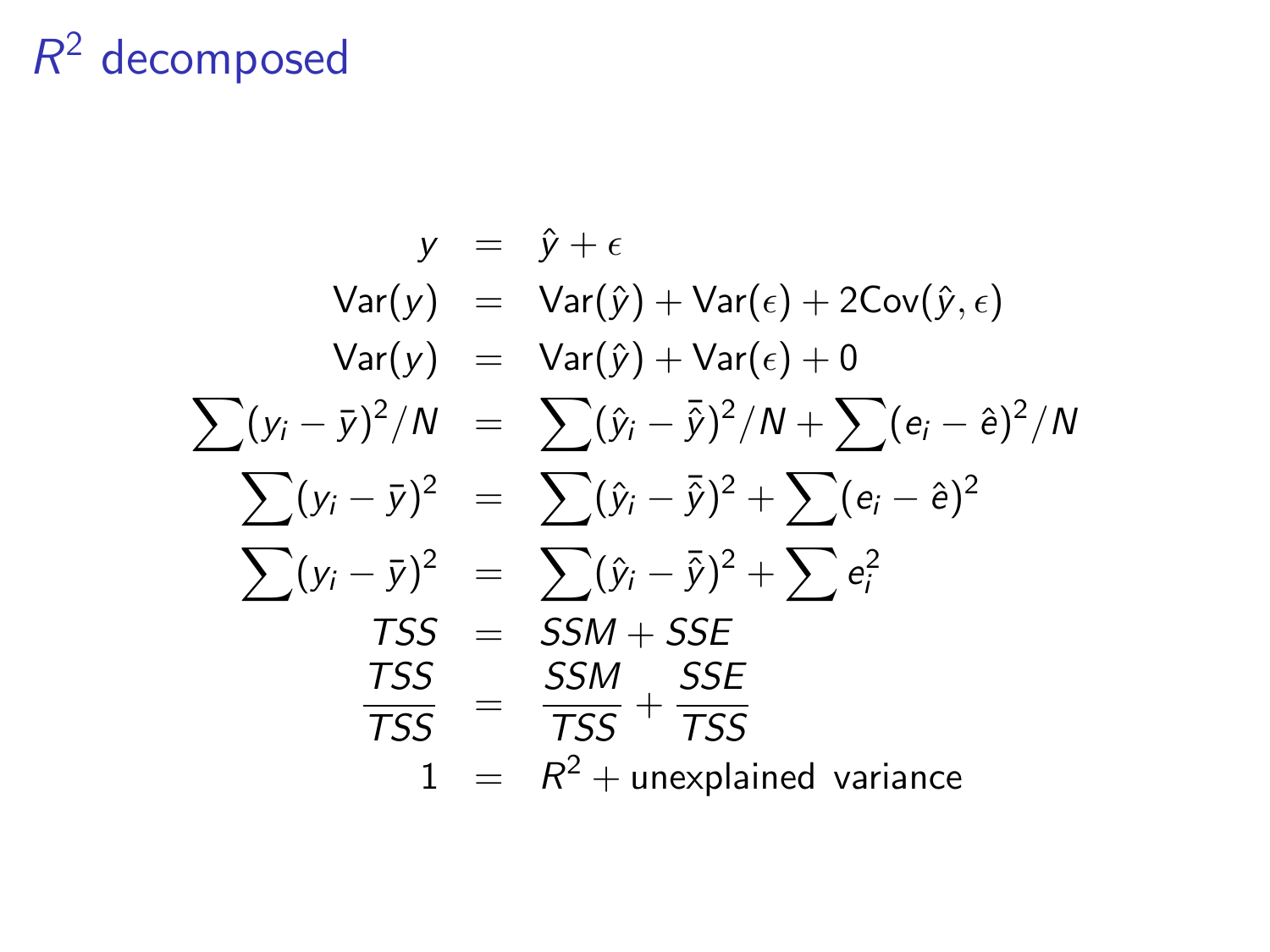- $\triangleright$  A much over-used statistic: it may not be what we are interested in at all
- Interpretation: the proportion of the variation in  $y$  that is explained linearly by the independent variables

$$
R^{2} = \frac{SSM}{TSS}
$$
  
= 1 - \frac{SSE}{TSS}  
= 1 - \frac{\sum(y\_{i} - \hat{y}\_{i})^{2}}{\sum(y\_{i} - \bar{y})^{2}}

Alternatively,  $R^2$  is the squared correlation coefficient between  $v$  and  $\hat{v}$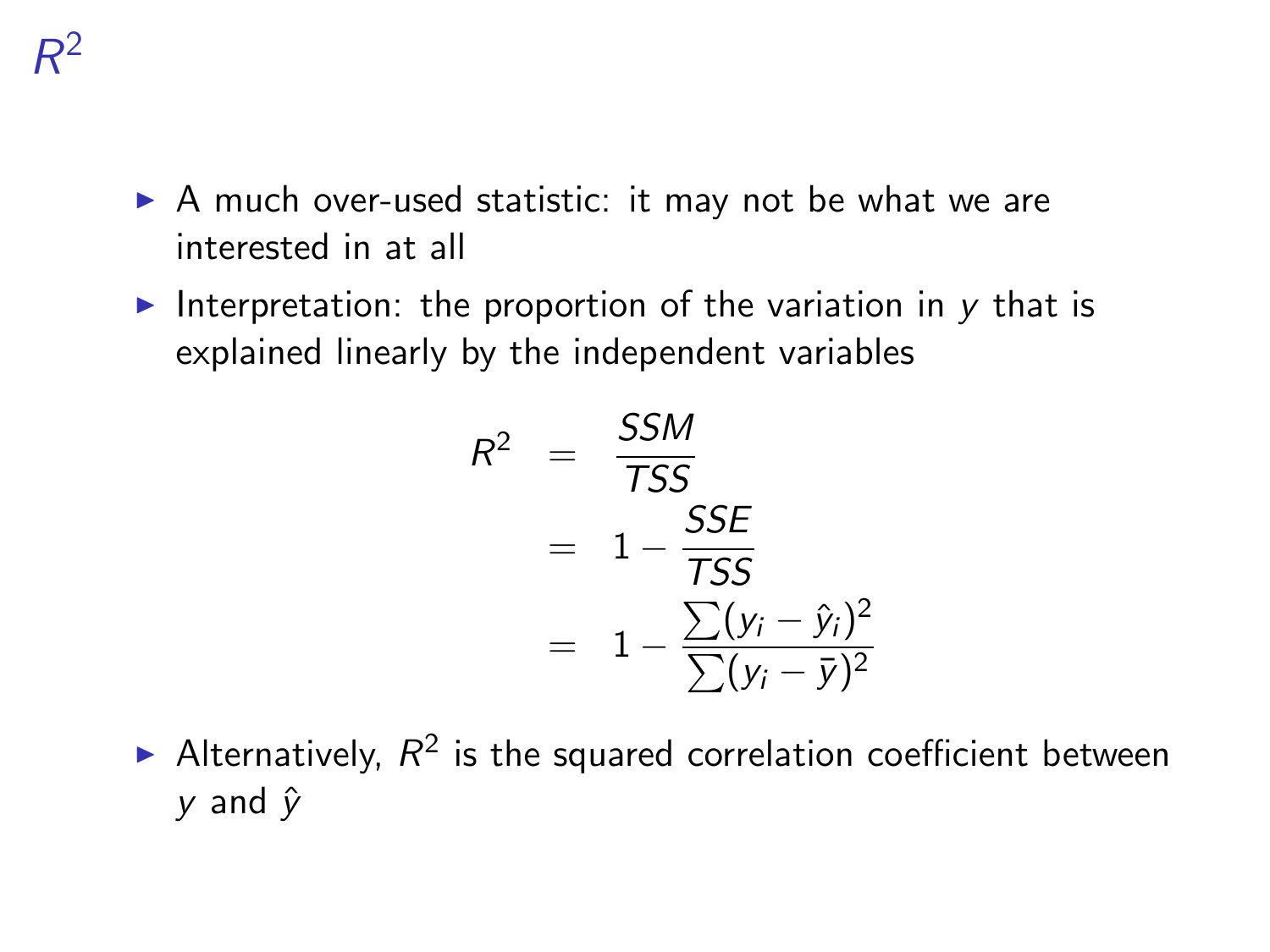# $R^2$  continued

- $\blacktriangleright$  When a model has no intercept, it is possible for  $R^2$  to lie outside the interval (0, 1)
- $\blacktriangleright$  R<sup>2</sup> rises with the addition of more explanatory variables. For this reason we often report "adjusted  $R^{2n}$ : 1  $(1-R^2)\frac{n-1}{n-k-1}$  $n-k-1$ where  $k$  is the total number of regressors in the linear model (excluding the constant)
- $\blacktriangleright$  Whether  $R^2$  is *high* or not depends a lot on the overall variance in Y
- $\blacktriangleright$  To  $R^2$  values from different Y samples cannot be compared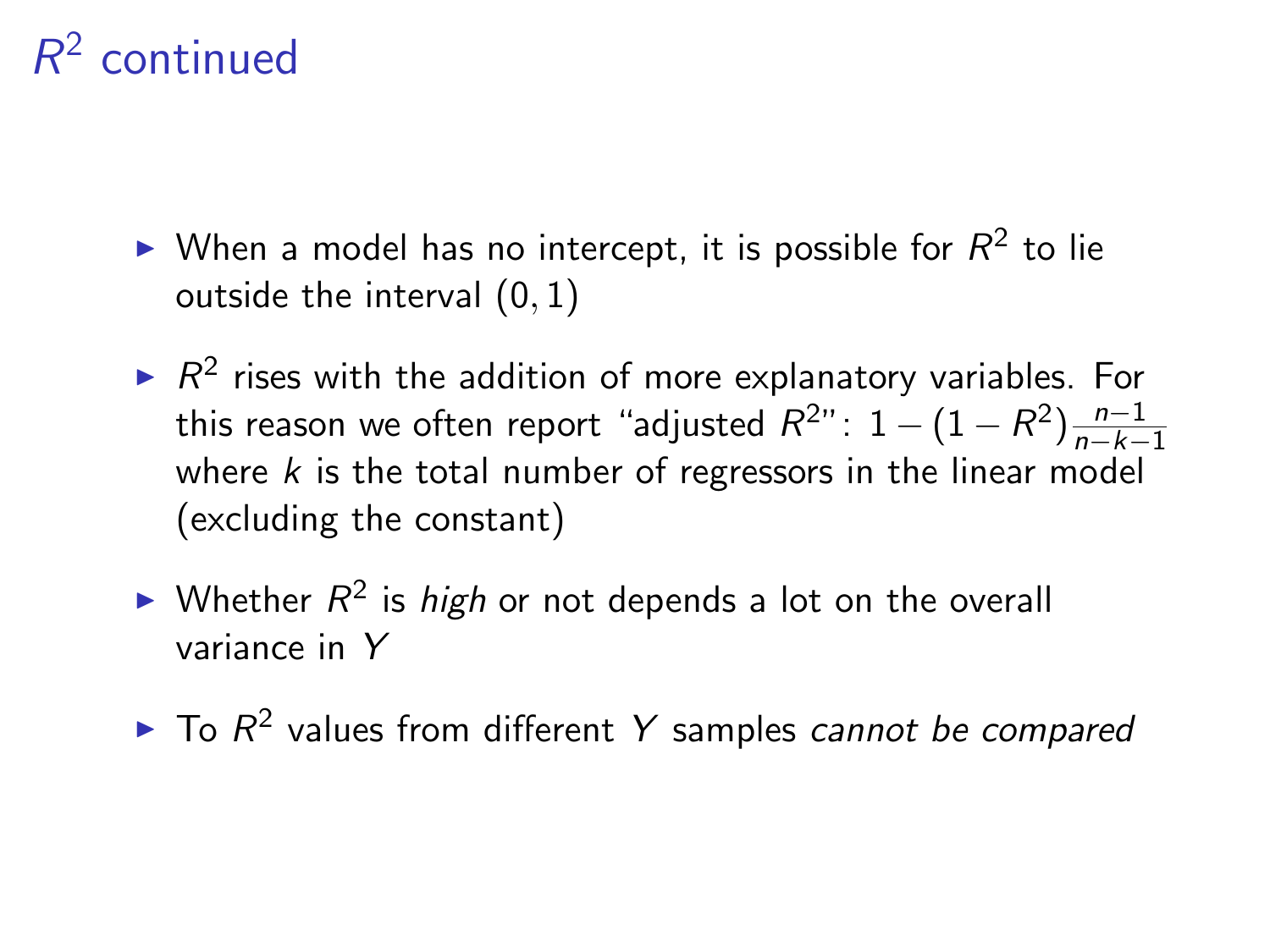# $R^2$  continued



 $R^2 = \frac{\sum (\hat{y}_i - \bar{y})^2}{\sum (\hat{y}_i - \bar{y})^2}$ 

 $\boldsymbol{\mathsf{x}}$ 

 $\triangleright$  Solid arrow: variation in y when X is unknown (SSR)  $\triangleright$  Dashed arrow: variation in y when X is known (SST)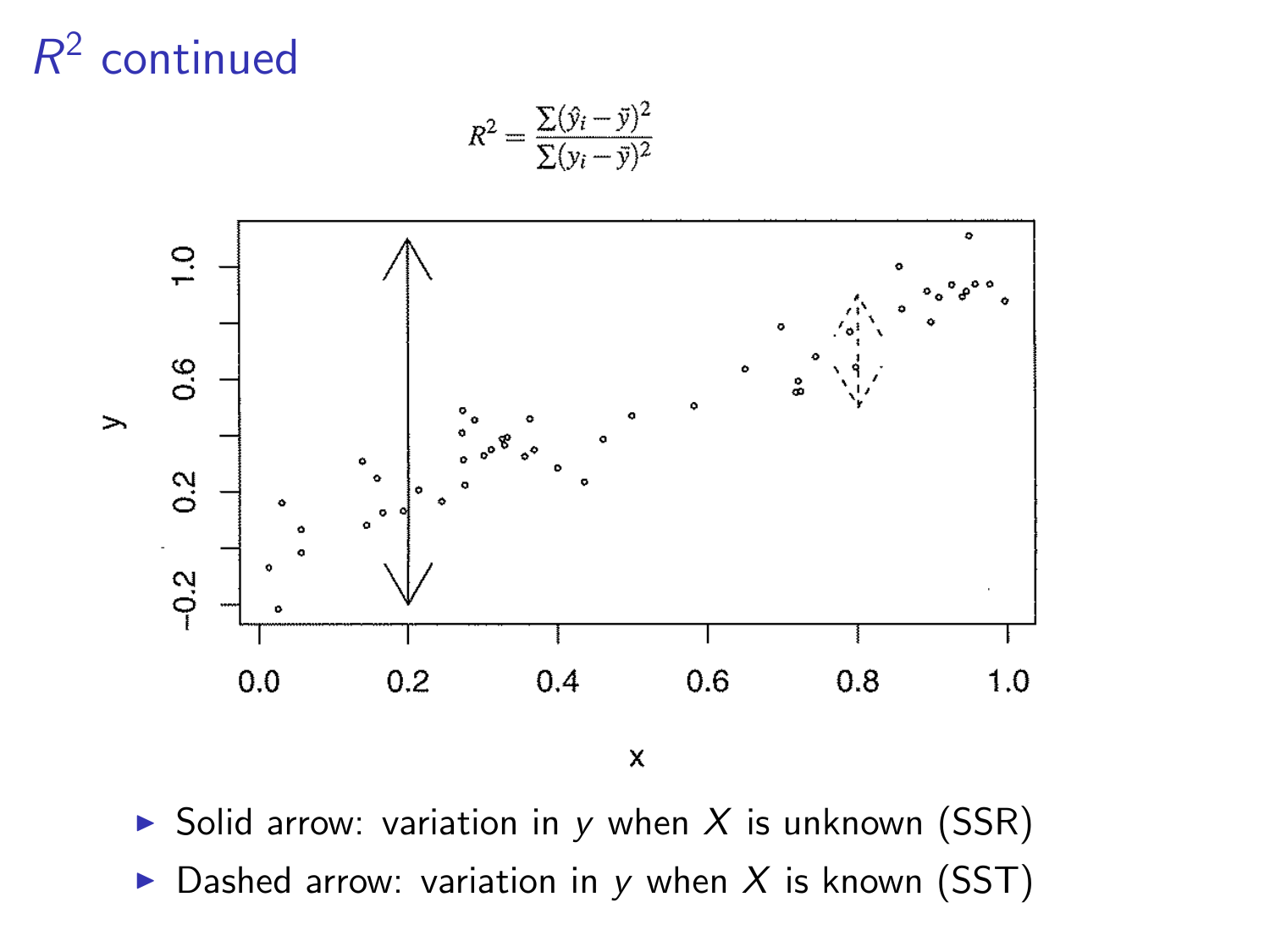# $R^2$  decomposed

$$
y = \hat{y} + \epsilon
$$
  
\n
$$
Var(y) = Var(\hat{y}) + Var(e) + 2Cov(\hat{y}, e)
$$
  
\n
$$
Var(y) = Var(\hat{y}) + Var(e) + 0
$$
  
\n
$$
\sum (y_i - \bar{y})^2/N = \sum (\hat{y}_i - \bar{\hat{y}})^2/N + \sum (e_i - \hat{e})^2/N
$$
  
\n
$$
\sum (y_i - \bar{y})^2 = \sum (\hat{y}_i - \bar{\hat{y}})^2 + \sum (e_i - \hat{e})^2
$$
  
\n
$$
\sum (y_i - \bar{y})^2 = \sum (\hat{y}_i - \bar{\hat{y}})^2 + \sum e_i^2
$$
  
\n
$$
SST = SSR + SSE
$$
  
\n
$$
SST/ SST = SSR/ SST + SSE/ SST
$$
  
\n
$$
1 = R^2 + unexplained variance
$$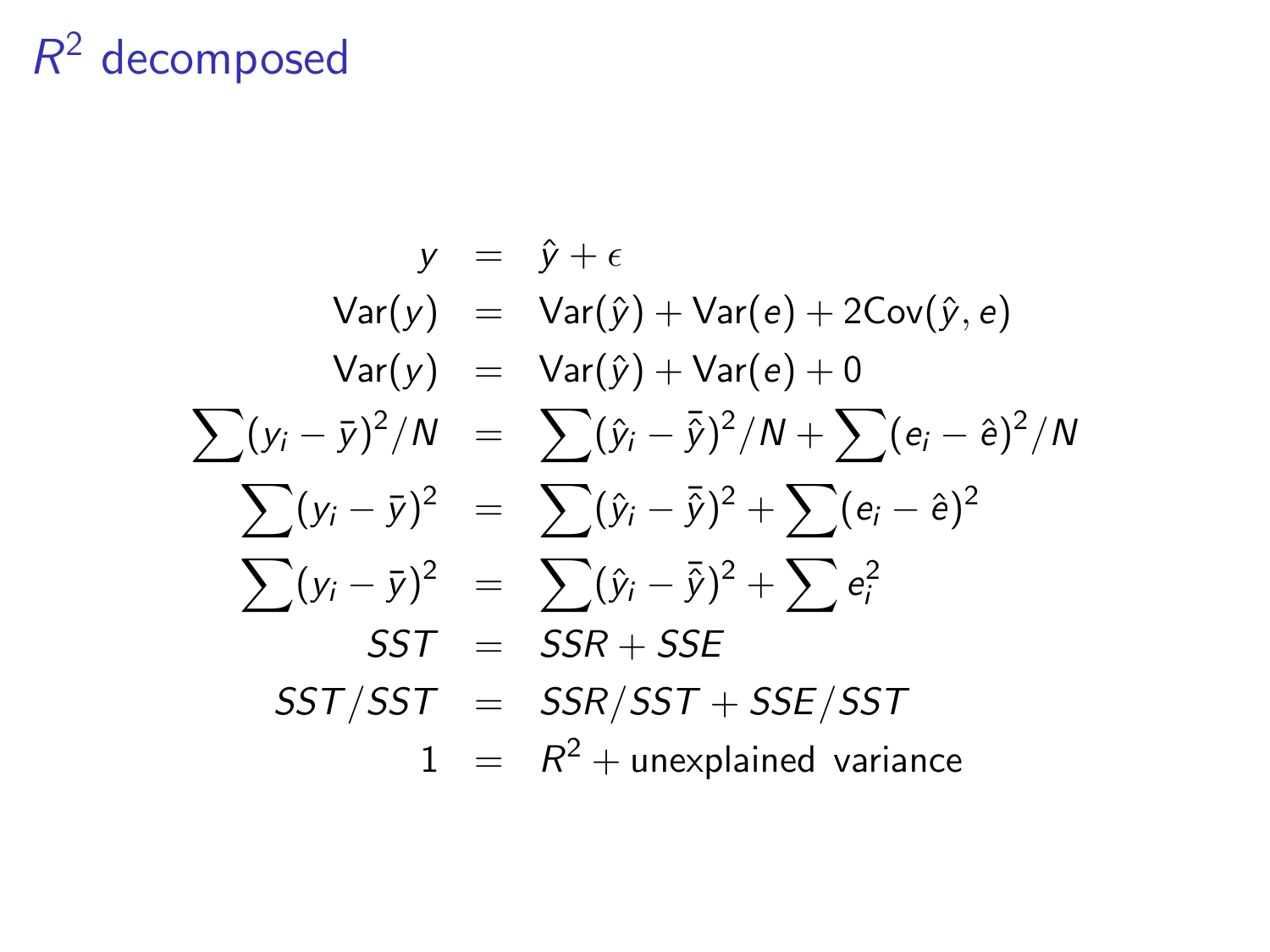## Regression "terminology"

#### $\blacktriangleright$  y is the dependent variable

- $\triangleright$  referred to also (by Greene) as a regressand
- $\blacktriangleright$  X are the independent variables
	- $\blacktriangleright$  also known as explanatory variables
	- $\blacktriangleright$  also known as regressors
- $\blacktriangleright$  y is regressed on X
- $\triangleright$  The error term  $\epsilon$  is sometimes called a disturbance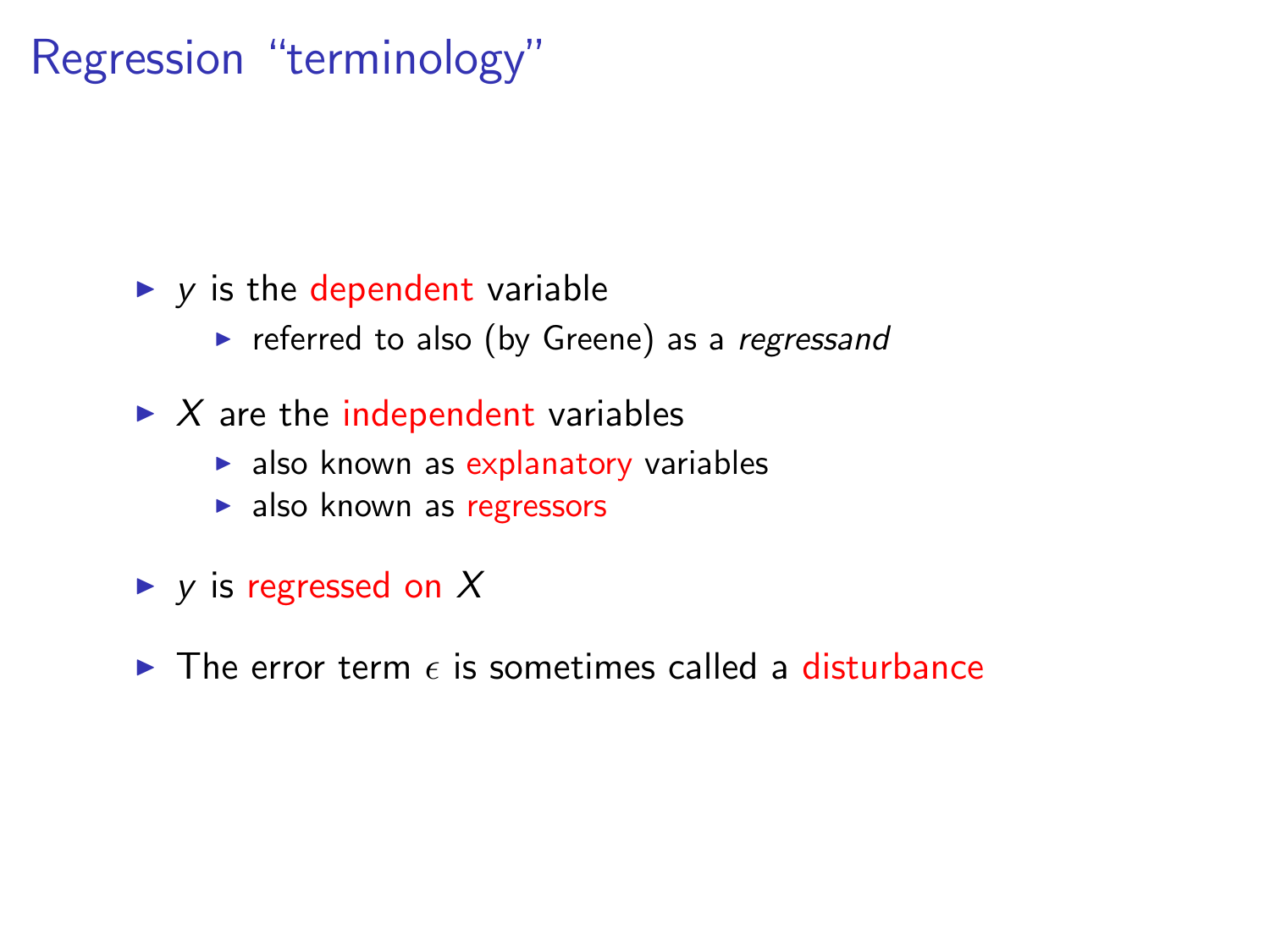Some important OLS properties to understand

Applies to  $y = \alpha + \beta x + \epsilon$ 

- If  $\beta = 0$  and the only regressor is the intercept, then this is the same as regressing  $y$  on a column of ones, and hence  $\alpha = \bar{v}$  — the mean of the observations
- If  $\alpha = 0$  so that there is no intercept and one explanatory variable x, then  $\beta = \sum_{n=1}^\infty$  $\Sigma$ xy  $x^2$
- If there is an intercept and one explanatory variable, then

$$
\beta = \frac{\sum_i (x_i - \bar{x})(y_i - \bar{y})}{\sum (x_i - \bar{x})^2}
$$

$$
= \frac{\sum_i (x_i - \bar{x})y_i}{\sum (x_i - \bar{x})^2}
$$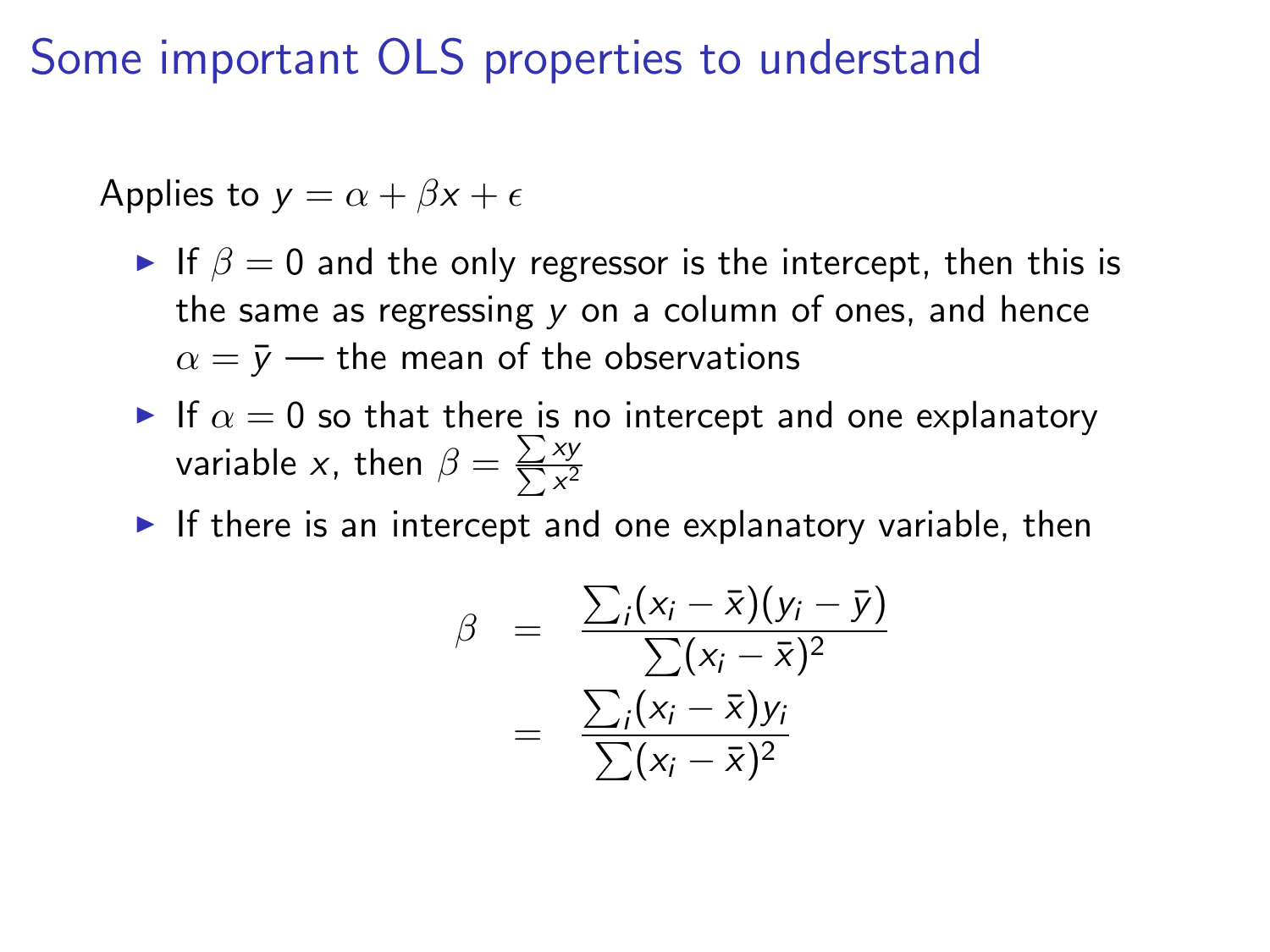## Some important OLS properties (cont.)

- $\blacktriangleright$  If the observations are expressed as deviations from their means,  $y*=y-\bar{y}$  and  $x^*=x-\bar{x}$ , then  $\beta=\sum x^*y^*/\sum x^{*2}$
- $\triangleright$  The intercept can be estimated as  $\bar{y} \beta \bar{x}$ . This implies that the intercept is estimated by the value that causes the sum of the OLS residuals to equal zero.
- $\triangleright$  The mean of the  $\hat{y}$  values equals the mean y values together with previous properties, implies that the OLS regression line passes through the overall mean of the data points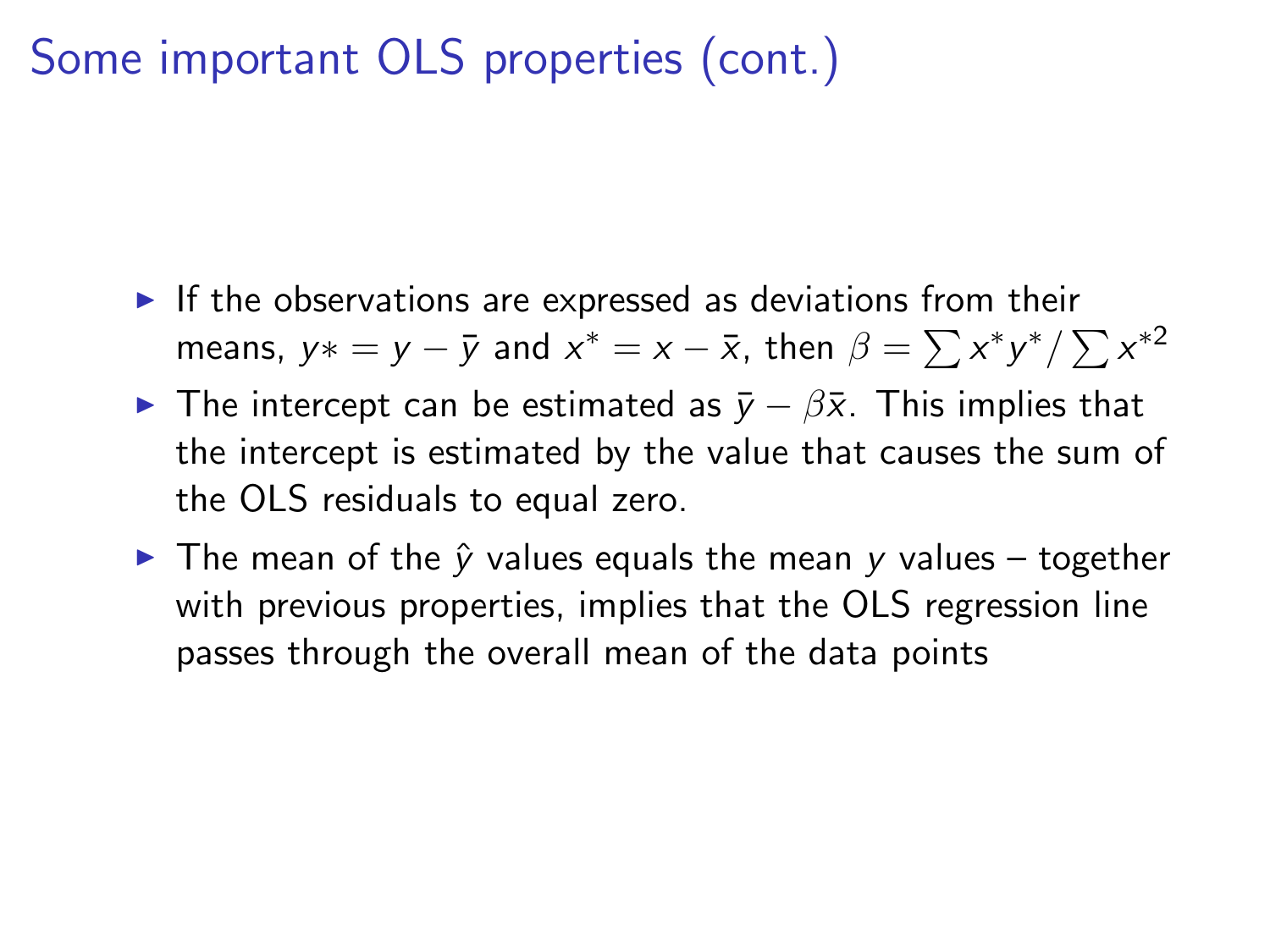## OLS in Stata

. use dail2002 (Ireland 2002 Dail Election - Candidate Spending Data)

```
. gen spendXinc = spend_total * incumb
(2 missing values generated)
```
. reg votes1st spend\_total incumb minister spendXinc

| Source      | SS                                | df        |  | MS                    |       | Number of $obs =$    |     | 462         |
|-------------|-----------------------------------|-----------|--|-----------------------|-------|----------------------|-----|-------------|
|             | -+------------------------------- |           |  |                       |       | $457$ =<br>F(4,      |     | 229.05      |
| Model       | 2.9549e+09                        | 4         |  | 738728297             |       | $Prob$ > $F$         | $=$ | 0.0000      |
| Residual    | 1.4739e+09                        | 457       |  | 3225201.58            |       | R-squared            | $=$ | 0.6672      |
|             |                                   |           |  | --------------------- |       | $Adj$ R-squared =    |     | 0.6643      |
| Total       | 4.4288e+09                        | 461       |  | 9607007.17            |       | Root MSE             | $=$ | 1795.9      |
|             |                                   |           |  |                       |       |                      |     |             |
| votesist    | Coef.                             | Std. Err. |  | $\mathsf{t}$ .        | P>  t | [95% Conf. Interval] |     |             |
|             |                                   |           |  |                       |       |                      |     |             |
| spend_total | .2033637                          | .0114807  |  | 17.71                 | 0.000 | .1808021             |     | .2259252    |
| incumb      | 5150.758                          | 536.3686  |  | 9.60                  | 0.000 | 4096.704             |     | 6204.813    |
| minister    | 1260.001                          | 474.9661  |  | 2.65                  | 0.008 | 326.613              |     | 2193.39     |
| spendXinc   | $-.1490399$                       | .0274584  |  | $-5.43$               | 0.000 | $-.2030003$          |     | $-.0950794$ |
| cons l      | 469.3744                          | 161.5464  |  | 2.91                  | 0.004 | 151.9086             |     | 786.8402    |
|             |                                   |           |  |                       |       |                      |     |             |
|             |                                   |           |  |                       |       |                      |     |             |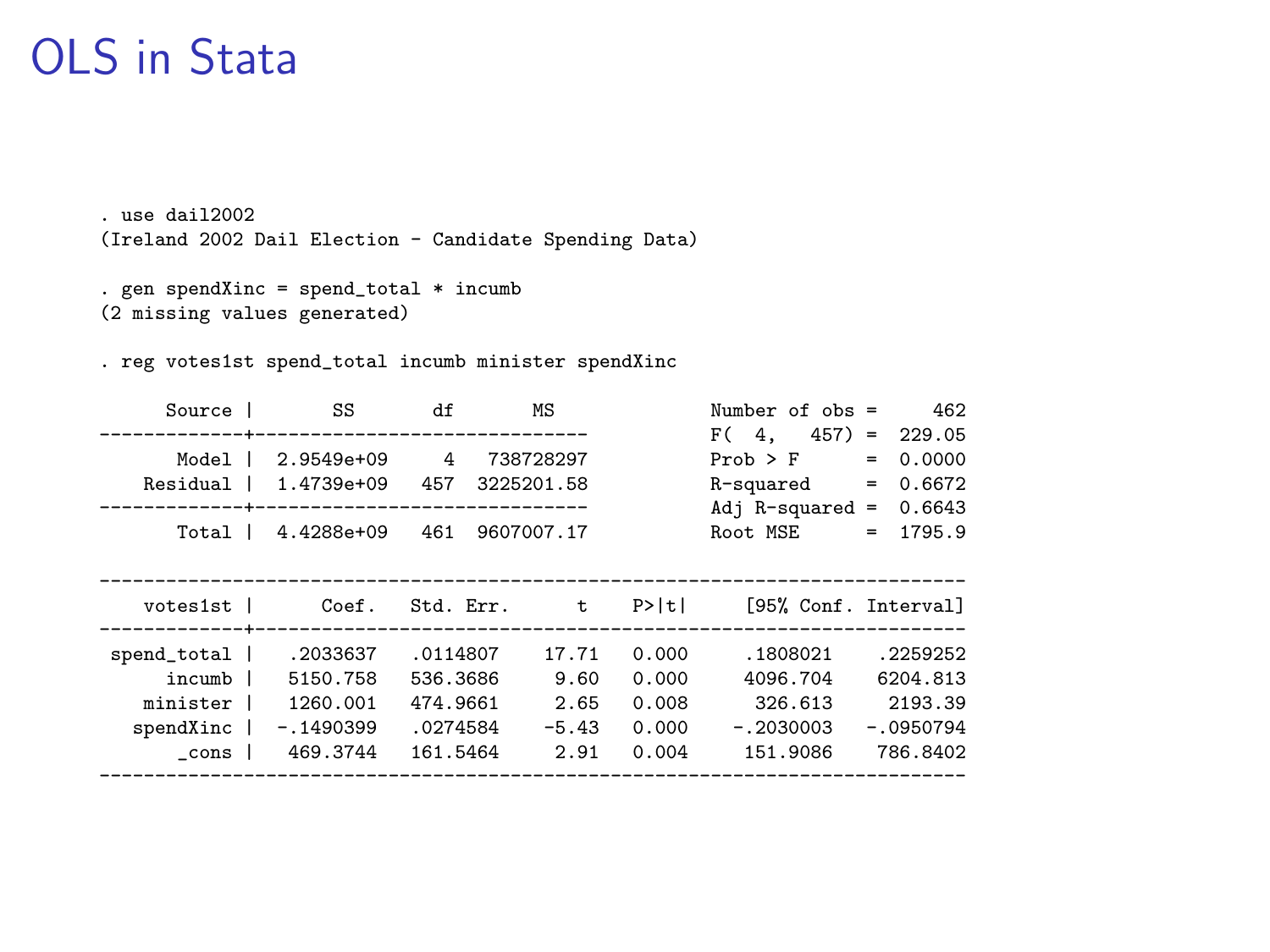### OLS in R

```
> dail <- read.dta("dail2002.dta")
> mdl <- lm(votes1st ~ spend_total*incumb + minister, data=dail)
> summary(mdl)
C<sub>2</sub>11.
lm(formula = votes1st m spend_total * incumb + minister, data = dail)
Residuals:
            Min 1Q Median 3Q Max
-5555.8 -979.2 -262.4 877.2 6816.5
Coefficients:
                     Estimate Std. Error t value Pr(>|t|)
(Intercept) 469.37438 161.54635 2.906 0.00384 **<br>spend total 0.20336 0.01148 17.713 < 2e-16 **
                       0.20336 0.01148 17.713 < 2e-16 ***
incumb 5150.75818 536.36856 9.603 < 2e-16 ***<br>minister 1260.00137 474.96610 2.653 0.00826 **
                   1260.00137 474.96610 2.653 0.00826 **
spend_total:incumb -0.14904 0.02746 -5.428 9.28e-08 ***
---
Signif. codes: 0 '***' 0.001 '**' 0.01 '*' 0.05 '.' 0.1 ' ' 1
Residual standard error: 1796 on 457 degrees of freedom
  (2 observations deleted due to missingness)
Multiple R-squared: 0.6672, Adjusted R-squared: 0.6643
F-statistic: 229 on 4 and 457 DF, p-value: < 2.2e-16
```